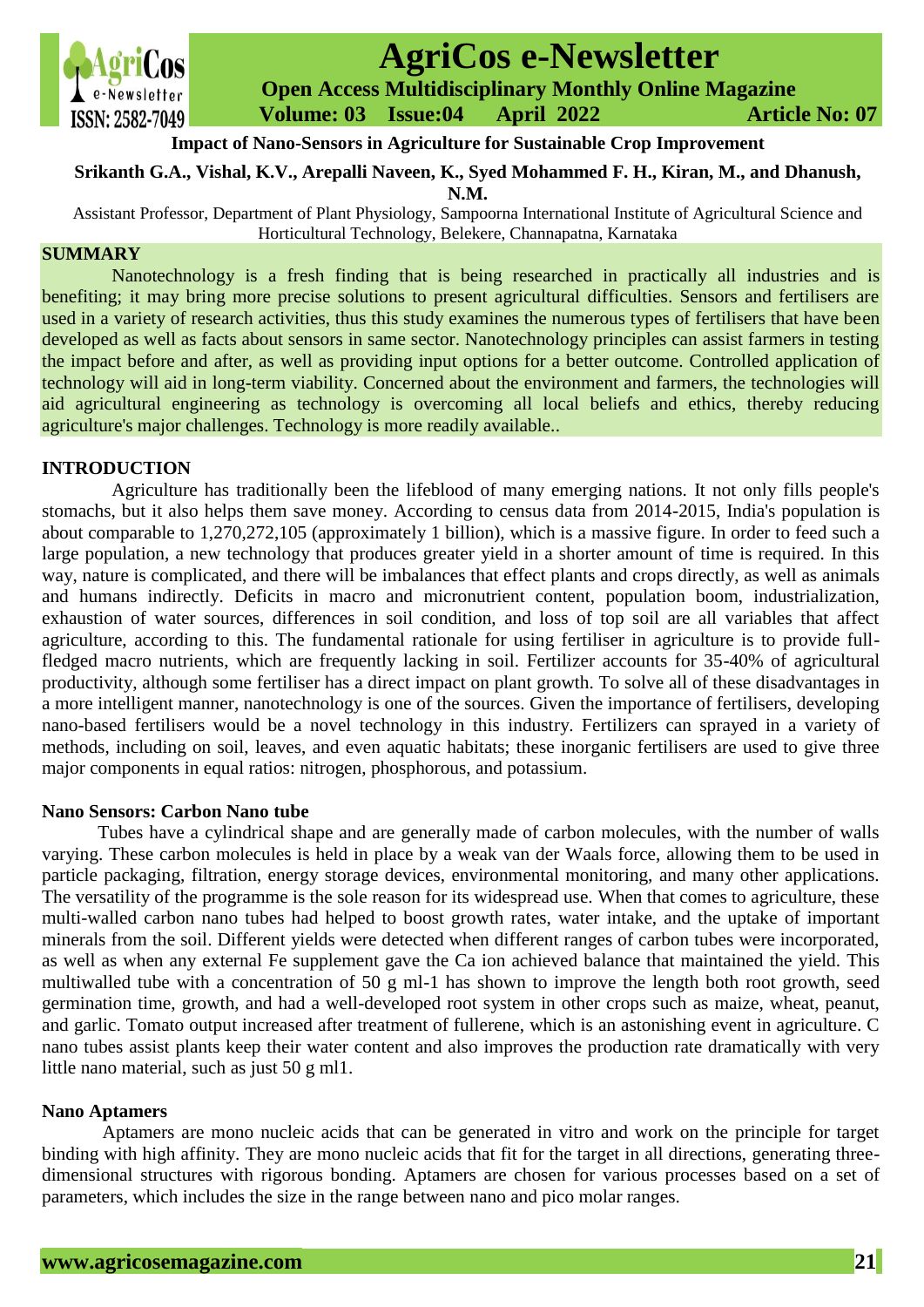#### **SELEX**

 (Systematic Evolution of Binding by Exponential Filtration) This type of sensor may detect plant illnesses, crop resistances, and yield production more precisely and effectively. Early detection is essential irradiate problems before they become serious. To determine the right regulation occurring in the system, a sensor was devised to monitor intercellular signalling using a photoluminescence aim specific device, i.e. insulin binding aptamer, to monitor the extinction of lights off cells in order to obtain the signal. With the luminescence assay technique, an effective aptamer sensor was designed to monitor overall toxicity level for food that is preserved for consumption in cases dealing the herbicide or pesticide (Atrazine or Malachite green, respectively).

#### **Smart Dust Technology**

The main goal of developing smart dust equipment was to keep track of environmental dangers, energy consumption, and raise public awareness about these issues. It can nearly sense everything in its environment, such as monitor temperature, track traffic, and so on. It acquires popularity as a result of how it operates. It could be monitored by wireless radios and transducers regardless of the sensor's position, and its small size makes it undetected. These are the devices, which are made up of micro-sized electrochemical sensors. Huge power of sensing environmental changes, automation, and computer have brought it to a higher level, but there are still major negatives to this technology, such as the influence on the environment, toxicity, and how far will it go.

#### **Wireless Sensors**

 Technology has progressed to the point that it is now possible to monitor all activities from any location, eliminating that by being present at the area where the activity is taking place. Wireless technologies have been created for the same reason, but they are still in their infancy, undergoing all of the necessary field trials before being fully utilised. Despite this, it can be used in situations where wireless system and transducer-based sensors are used. These sensors aid in the maintenance of optimal plant growth by continuously monitoring soil and ambient variables. At the field, there is CCTV placed that takes pictures of the site, and it is simple to keep track of everything.

#### **Quality enhancement of agri-products:**

 The nutritional characteristics and health-related benefits of agricultural products made possible by nanotechnology have piqued the interest of consumers and also the agri-food business. According to studies, the zinc spray with nanoparticles is necessary to boost vegetarian energy, fat, and fibre in Indian diets. Many studies are currently underway to determine the genotoxicity of nanomaterials, as well as to design and test numerous nanoparticles can protect crops with fungal diseases (Hiregoudar, 2014). Because of its special and unique character, gold has been a desirable and useful metal from its inception. Gold nanoparticle development offers a wide range of commercial uses. The detection relies driven by the fact that perhaps the colour of these microparticles is influenced by the shape, volume, refractive indices of the adjacent medium, and the proximity between gold nanoparticles. A noticeable shift in the Surface - enhanced raman Response (SPR) absorption maximum can be caused by even minor changes in the above parameters. The particular molecules bind here to gold nanoparticles by adsorption at the particle's surface, changing their RI (ocular index) of both the gold nanoparticles in the process. If the biomolecules to just be attached be larger than just the gold nanoparticles, just a few molecules will also be adsorbed on the nanoparticle surface, resulting in lump formation and colour change.

#### **Advantages of Nano Fertilizers**

 Nano coatings technology technology can help decrease expenses and boost productivity on the farm in a variety of ways. For growers, keeping products refrigerated or livestock at a safe temperature can be a huge concern. Bee hives, too, can be safeguarded. Cold rooms can really be covered to cut down on temperature transmission by 40%, lowering the demand for refrigeration. Condensers can also be coated to improve their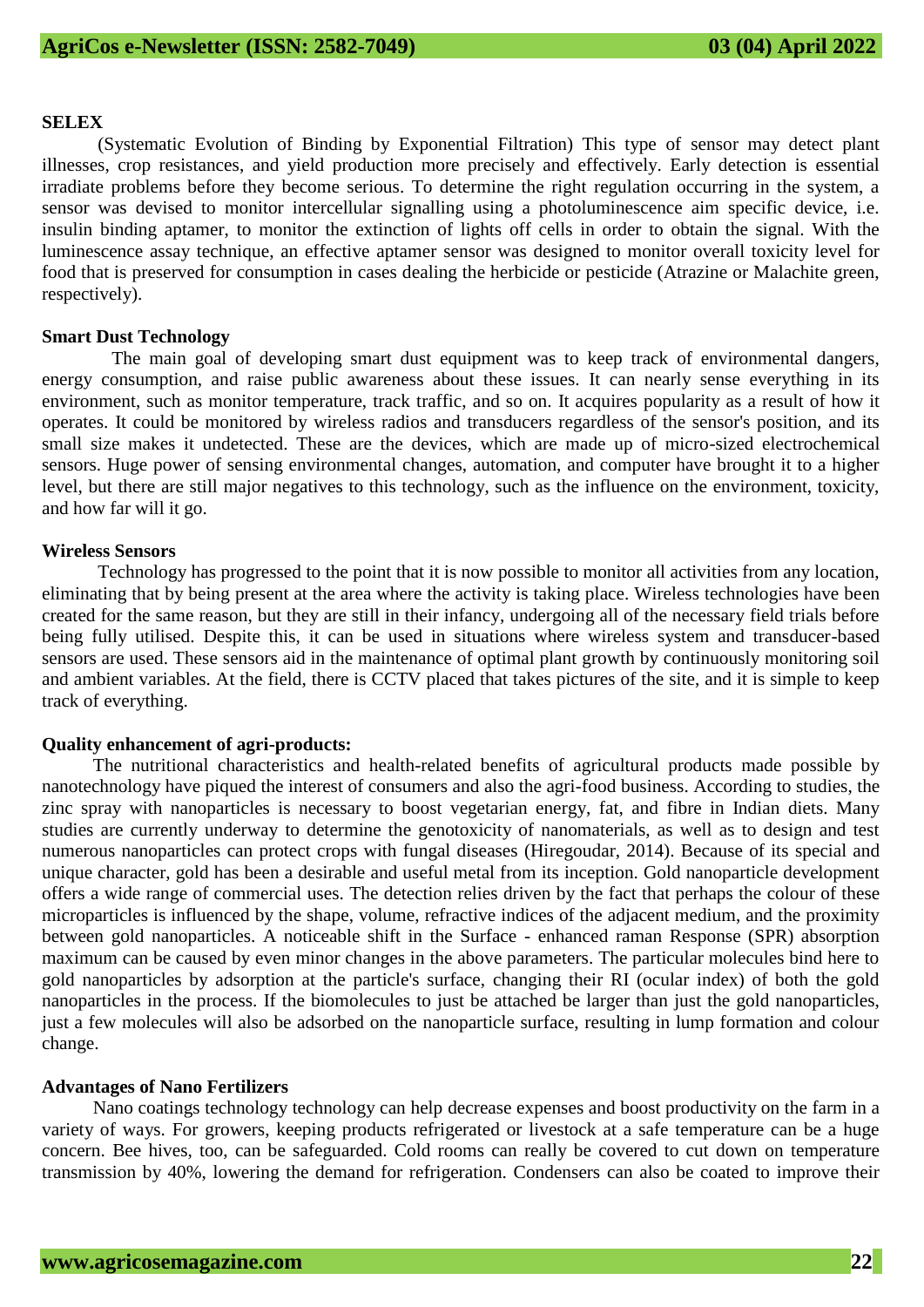efficiency. Nano coatings have a lot of potential in this area. Without the need for detergents or strong cleaning chemicals, one can produce a "easy-clean" with anti-corrosive coating on stone, wood, glasses, metal, plastic (nearly any surface) around in the farm by simply coating it. Cleaning cycles become significantly easier with a 40% reduction in water use and labour. Mildew, mould, and corrosion can cause serious damage to farm buildings, fences, and assets. Rain, bacteria, and environmental corrosion may all wreak havoc on surfaces, but nanotechnology can aid here as well. Using ecologically friendly nano solutions, painted surfaces can last up to 21 years and longer. To work securely in wet and damp situations, all wires can be nanomimized. Dirt causes loss of wool in healthy sheep, according to some sheep producers. Nanomaterials might even be then used manage fertiliser release, ensuring that nutrients are solely consumed by plants and also not lost to unwanted targets such as soil, water, other microorganisms.

#### **Disadvantages of Nanotechnology**

 The catchy word 'Nanotechnology' also carries with it some concerns and issues for human health and the environment. When it comes to danger and safety, just a small portion of the population will be affected. Initial research on nanomaterials revealed substantial health risks and toxic consequences, as well as tissue damage affecting all vital organs when they were introduced into the human body. Because of its antimicrobial properties, another emerging procedure is using silver nano particles to deliver fertilisers to plants. However, studies have found that it poses a serious threat to the ecosystem, causing cellular damage, reducing annual grass growth, and depleting photosynthesis in algae (chlamydomonasreinnardtii). Some plant species usually hire such nano particle maximum that accumulate in their tissue beyond the limit, making silver nano particles difficult to remove. Soybean, a major cash crop in much of the country, was grown with nanomaterials created with fossil fuel equipment, allowing NNM to be deposited on the crop locally. The effects on plant-microbe interaction impacting N2 fixing symbiosis, for which some metals are susceptible, were seen in regular waste water treatment plants.

#### **CONCLUSION**

 Nanotechnology is still in its early stages in many industries, and viewing AI's new innovations clearly shows that it has a lot of potential. As with any new technology, there will be objections and rejections, but conquering together all myths and ethics, this will reach new heights in its own time. When compared to traditional test techniques, there is a significant difference in terms of accuracy, cleverness, efficacy, cost of operation, convenience of building, and many other factors. However, when this comes to agriculture, it still lags behind all other strategies. The only solution is to teach individuals who are interested, supply them with a few sample products, but have them utilise them in order to gain the same pupil's satisfaction with technology.

More creative procedures and researches can always be carried out if both the entities work together, but due to a lack of information among the general public, many hopes of prestigious institutions and young blossoming research fellows' innovative ideas are dashed. This technology will aid in the feeding of generations, not just one. The hazards of consuming and conducting a few operations are being raised rather than the technology's benefits and effectiveness. Despite these difficulties, nanotechnology research continues, and there'll be a day in the not-too-distant future when nanotechnology is widely accepted.

#### **REFERENCES**

- Ahumada, O., Villalobos, J.R. (2009). Application of planning models in the agri-food supply chain: A review,European Journal of Operational Research 195:1–20
- Augustin, M.A., Sanguansri, P. (2009). Nanostructured Materials in the Food Industry, Advances in Food and Nutrition Research, Vol. 58, pp.183-213
- Aziz N, Faraz M, Pandey R, Sakir M, Fatma T, Varma A, Barman I, Prasad R (2015). Facile algae-derived route to biogenic silver nanoparticles: synthesis, antibacterial and photocatalytic properties. *Langmuir* 31:11605–11612.
- Berekaa, M. (2015). Nanotechnology in Food Industry;Advances in Food processing, Packaging and Food Safety, Int.J.Curr.Microbiol.App.Sci 4(5): 345-357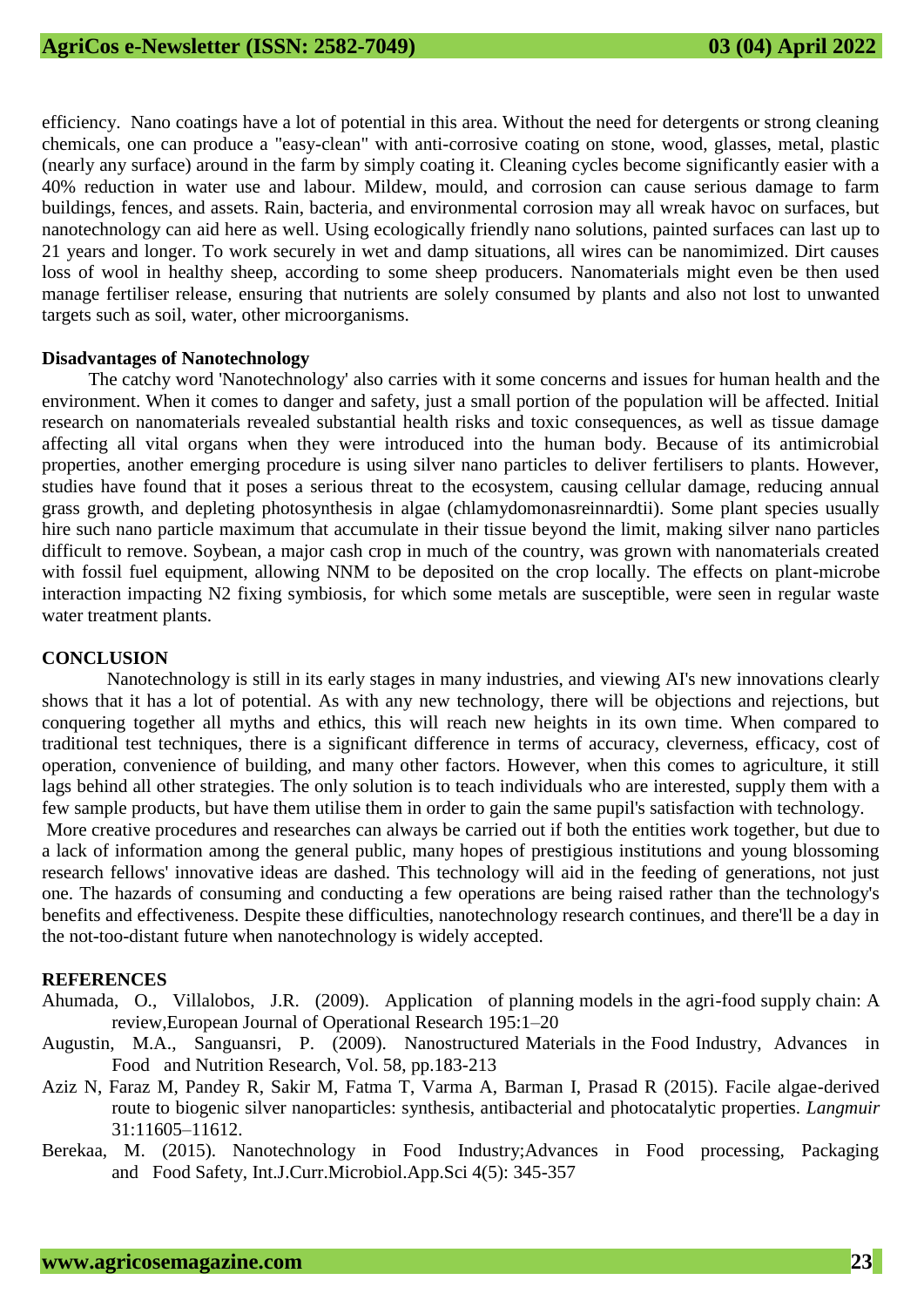- Beyrouthya M, and Azzi D. (2014). Nanotechnologies: novel solutions for sustainable agriculture. *Adv Crop Sci Technol* 2:118.
- Chen H, and Yada R. (2011). Nanotechnologies in agriculture: new tools for sustainable development. *Trends Food Sci Technol* 22:585–594
- Chiu T-C, and Huang C-C (2009). Aptamer-functionalized nano-biosensors. Sensors 9:10356–10388.
- Craig, A.P., Franca, A.S., Irudayaraj, J. (2013). Surface-enhanced Raman spectroscopy applied to food safety,Annu Rev Food Sci Technol. 2013; 4: 369-380
- Dubey, A., Mailapalli, D.R. (2016). Nanofertilisers,Nanopesticides, Nanosensors of Pest and Nanotoxicity in Agriculture, E. Lichtfouse (ed.), Sustainable AgricultureReviews 19, Sustainable Agriculture Reviews, Springer International Publishing Switzerland 2016
- Duncan, T.V. (2011). The communication challenges presented by nanofoods, Nature Nanotechnology, Vol. 6,pp. 683-688
- Farrell D, Hoover M, Chen H, and Friedersdorf L (2013). Overview of resources and support for nanotechnology for sensors and sensors for nanotechnology: improving and protecting health, safety, and the environment. US National Nanotechnology Initiative, Arlington.
- Gannon, M. (2016). Personal website,http://mark\_gannon\_cdsr.workfolio.com/
- Garcia-Martinez, J. (2016) The Internet of Things Goes Nano, http://www.scientificamerican.com/article/the-internet-of-things-goes-nano/, (4/10/2016).
- Ghormade V, Deshpande MV, Paknikar KM (2011) Perspectives for nano-biotechnology enabled protection and nutrition of plants. Biotechnol Adv 29:792–803
- Jones P.B.C (2014). A nanotech revolution in agriculture and the food industry. Information Systems for Biotechnology, Blacksburg.
- Joseph, T., Morrison, M. (2006). Nanotechnology in Agriculture and Food,ftp://ftp.cordis.europa.eu/pub/nanotechnology/docs/nanotechnology\_in\_agriculture\_and\_food.pd f (1/10/2016).
- Joshi KA, Tang J, Haddon R, Wang J, Chen W, Mulchandani A (2005) A disposable biosensor for organophosphorus nerve agents based on carbon nanotubes modified thick film strip electrode. *Electroanalysis* 17:54–58
- Kaushik A, Solanki P.R, Ansarib A.A, Malhotra B.D, Ahmad S. (2009). Iron oxide-chitosan hybrid nanobiocomposite based nucleic acid sensor for pyrethroid detection. *Biochem Eng J* 46:132–145
- Kumaravel A, Chandrasekaran M (2011). A biocompatible nano  $TiO<sub>2</sub>/nafion$  composite modified glassy carbon electrode for the detection of fenitrothion. J Electroanal Chem 650:163e170
- Li Y, Cu YT, and Luo D. (2005). Multiplexed detection of pathogen DNA with DNA-based fluorescence nanobarcodes. *Nat Biotechnol* 23(7):885–889
- Li, Z., Sheng, C. (2014). Nanosensors for food safety, J Nanosci Nanotechnol. Jan;14(1):905-12.
- Lin D, and Xing B (2008). Root uptake and phytotoxicity of ZnO nanoparticles. *Environ Sci Technol* 42:5580–5585.
- Liu Y, Tong Z, and Prudhomme R.K (2008). Stabilized polymeric nanoparticles for controlled and efficient release of bifenthrin. *Pest Manag Sci* 64:808–812
- Liu, Y. (2003) Nanosensors, http://www.slideserve.com/kim-johnston/nanosensors, (3/10/2016).
- Lopez MM, Llop P, Olmos A, Marco-Noales E, Cambra M, and Bertolini E. (2009). Are molecular tools solving the challenges posed by detection of plant pathogenic bacteria and viruses *Curr Issues Mol Biol* 11:13
- Monreal CM, DeRosa M, Mallubhotla S.C, Bindraban PS, Dimkpa C. (2015). The application of nanotechnology for micronutrients in soil-plant systems, VFRC Report. Virtual Fertilizer Research Center, Washington, DC, p 44
- Mousavi SR, Rezaei M (2010) Nanotechnology in agriculture and food production. J Appl Environ Biol Sci 1(10):414–41[9Google Scholar](http://scholar.google.com/scholar_lookup?title=Nanotechnology%20in%20agriculture%20and%20food%20production&author=SR.%20Mousavi&author=M.%20Rezaei&journal=J%20Appl%20Environ%20Biol%20Sci&volume=1&issue=10&pages=414-419&publication_year=2010)
- Nair R, Varghese SH, Nair BG, Maekawa T, Yoshida Y, Kumar D.S. (2010). Nanoparticulate material delivery to plants. *Plant Sci* 179:154–163